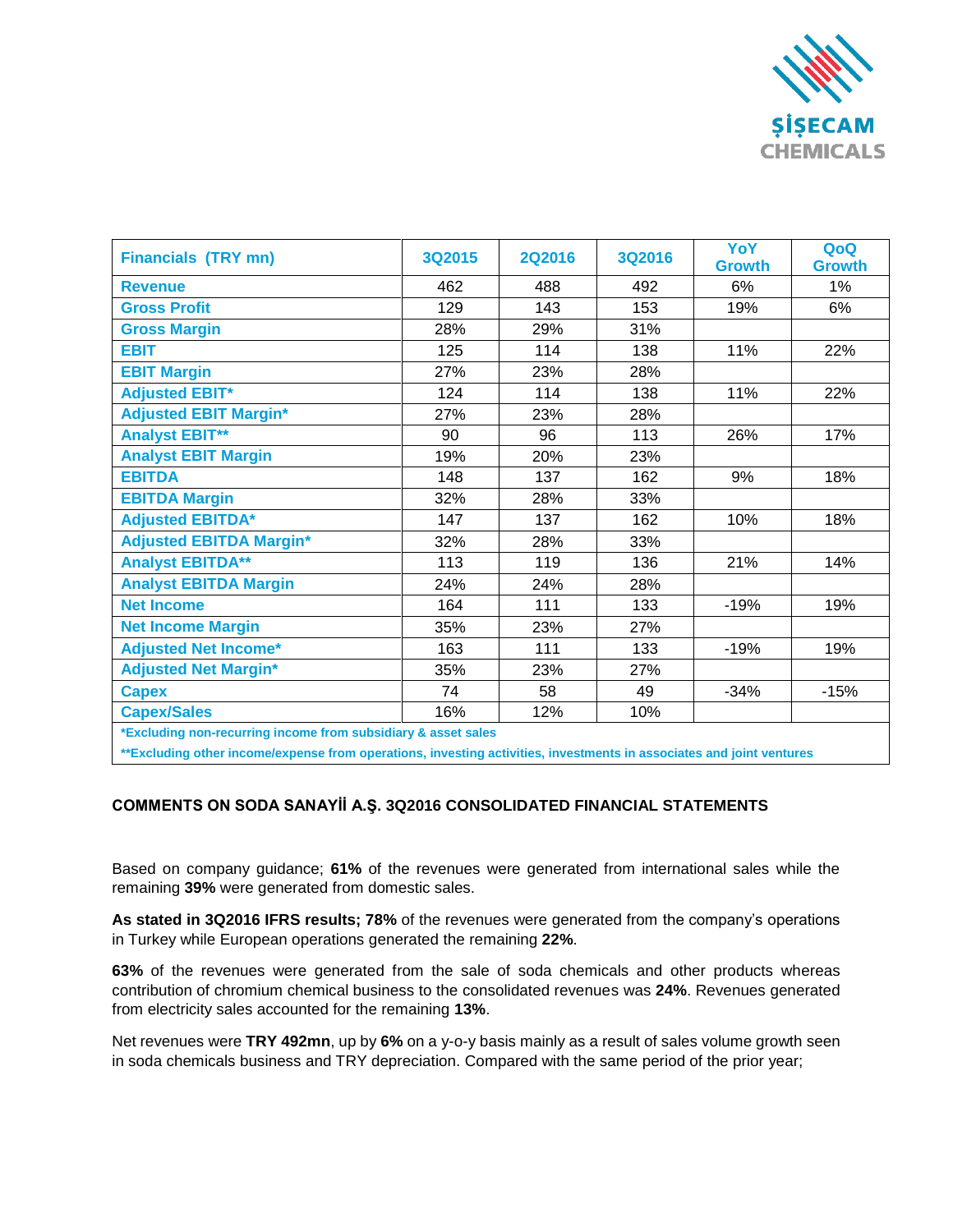- Soda Sanayii increased its consolidated soda chemicals sales by **12%** in volume terms, which translated into **17%** higher revenues from this business segment coupled with the impact of TL depreciation.
- The company experienced a **4%** contraction in chromium sales, while revenues generated from the segment declined by **10%** due to USD-based average unit price decrease.
- Electricity sales volume growth was 9% (up from 412mn kWh to 447mn kWh), however the revenues were down by **6%** due to **13%** decrease in TRY-based average electricity price per unit sold.
- Both USD and EUR appreciated by **4%** on average against Turkish Lira **(USD/TRY increased from 2,8459 to 2,9561 and EUR/TRY increased from 3,1695 to 3,3013)**.

Cost of goods sold were **TRY 339mn**, up by **2%** on a y-o-y basis, and accordingly ratio of cost of goods sold to revenues came down from **72%** seen in 3Q2015 to **69%** as a result of the decline in major raw material costs such as anthracite, chromite and natural gas. In an environment where foreign currency denominated costs were significantly declining, single digit depreciation of TRY against USD enabled the company to keep most of the positive impact on its currency translated financials.

**TRY 153mn** gross profit generated by Soda Sanayii, pointed out a **19%** y-o-y increase and ending up in a gross profit margin of **31%**, which was **320 bps** above 3Q2015 gross profit margin.

Compared with the same period of 2015, gross profit generated from soda and other products grew by **30%** thanks to a) increase in revenues, b) decline in raw material costs. On the other hand, due to the contraction seen in revenues from chromium chemicals, there was a **7%** decline in the gross profit generated from the segment. Accordingly, contribution of soda chemicals and other products sales to the company's consolidated gross profit was **70% (up from 63%)**, while chromium segment accounted for **30% (down from 37%) of the consolidated gross profit**.

Operating expenses recorded in this quarter were **3%** higher than the expenses seen in the same period of the last year **(TRY 40mn vs TRY 39mn)**. Percentage of the operating expense to net sales was kept at **8%**. Ratio of R&D and S&M expenses to revenues were **slightly above** the levels seen in 3Q2015, while there was a **120 bps** improvement in the ratio of G&A expenses to revenues.

Based on the financial reporting principles, FX gains and losses in relation with the operations are booked under "other operating income and expenses". In 3Q2016, Soda Sanayii's net other income from main operations was **TRY 4mn** whereas the company recorded **TRY 20mn** net other income in the same period of 2015. Y-o-Y devaluation of TRY against USD was **32%** in 3Q2015, while the currency depreciated by **4%** in 3Q2016. Similarly, TRY depreciated by **11%** against EUR on a y-o-y basis in 3Q2015, while it depreciated by **4%** in 3Q2016. Accordingly the company experienced a contraction in net other income.

In 3Q2016, Soda Sanayii purchased **TRY 59mn** equivalent USD-denominated long-term fixed income securities with **effective rate of 5,44% and semi-annual coupon payments**. The company recorded **TRY 1mn** as revaluation gain on the fixed income securities. The company's share in profit/loss of associates were **TRY 21mn** in 3Q2016, up from **TRY 15mn** last year in the same period. Accordingly, the company's net income from investing activities including share in net profit of associates increased to **TRY 22mn**.

Soda Sanayii's operational performance enabled the company to achieve highest profitability levels seen in the last 5 years. EBIT related to the period was **TRY 138mn** and EBITDA was **TRY 162** while the margins were **28% (up from 27% in 3Q2015)** and **33% (up from 32% in 3Q2015)**, respectively.

Soda Sanayii had no one-off gains/losses recorded in 3Q2016 while there was a **TRY 0,4mn** non-recurring income booked for the sale of Denizli Cam shares last year in the same period. But it is noteworthy that the mentioned share sale had less than **10 bps** impact on the profitability margins recorded at that time.